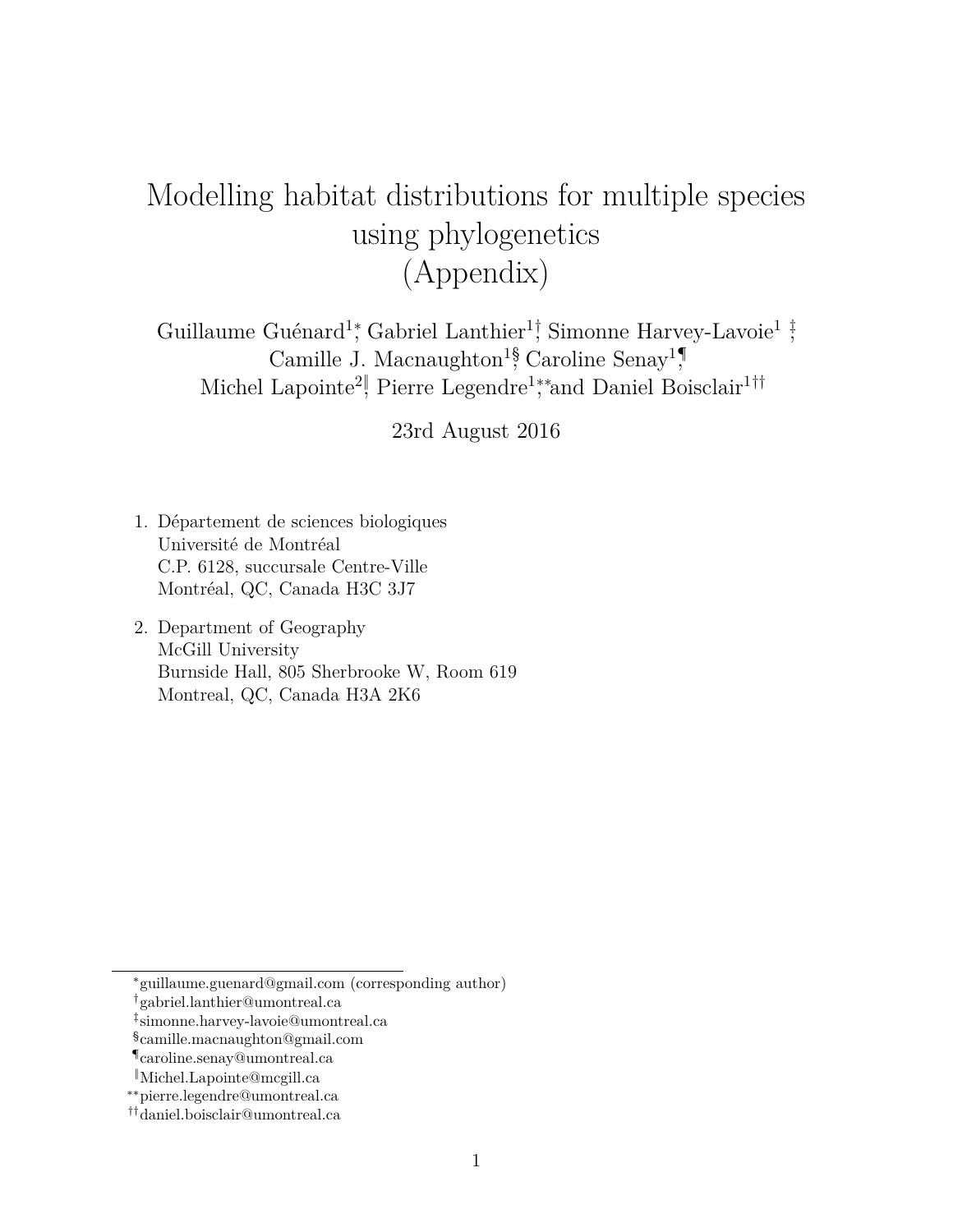#### **Field sampling**

During the summer months (late June – early September) of the years  $2011 - 2013$ , the Hydronet research group (hereafter simply referred to as "Hydronet") surveyed 28 rivers (15 unregulated and 13 regulated) located in four Canadian provinces (New-Brunswick, Quebec, Ontario, and Alberta). Each river was sampled at multiple locations hereafter referred to as the sampling sites. Sampling sites had  $300 \,\mathrm{m}^2$  surface area  $(5 \,\mathrm{m})$  across by 60 m along the river) and were positioned in alternation (site width was often substantially narrower than river sections), near the left shore (facing downstream), in the middle, and near the right shore of the river, starting randomly, while ensuring that the habitat within them was fairly homogeneous. Locations of the beginning and end of each sampling site were recorded using a GPS unit (GPSMAP® 76sc: Garmin International Inc. 1200 E. 151st Street, Olathe, KS 66062, USA).

Fish sampling consisted in electrofishing (using an LR24® Backpack electrofisher: Smith-Root Inc., 14014 NE. Salmon Creek Ave., Vancouver, WA 98686, USA; electroshocking duration per site: 900 s; mean power: 200W) and snorkelling surveys performed during daytime hours (between 0830 and 1800). These two sampling methods were used in tandem to minimise the bias associated with because each of these methods shows selectivity toward catching fish of particular species and size classes (Macnaughton et al., 2014). Sampling with both methods involved zigzagging in the upstream direction to cover the whole sampling area. Fish were identified to species or else to the nearest taxonomic level that electrofishers or snorkelers could discriminate visually. Electrofishing was performed by teams of three fishers: one operating the electrofisher and two catching the electroshocked fish with dip nets  $38 \text{ mm}$  long  $\times$   $33 \text{ mm}$  wide  $\times$   $20 \text{ mm}$  deep, mesh size:  $6.35 \text{ mm}$  (Smith-Root Inc.). Fish were identified, measured (Total length,  $TL \pm 0.1$  cm), allowed to recover in cool aerated water, and released at the location where they had been captured. Visual observations were performed by teams composed of two trained snorkelers. Fish with total lengths  $\geq 3$  cm (fish with total lengths *<* 3 cm could not be identified reliably by snorkelers) were categorised into size classes, with the first class going from 3 to  $5 \text{ cm}$  (median size approximately  $4 \text{ cm}$ ), and then in classes 5 cm apart (median sizes: 7*.*5 cm, 12*.*5 cm, 17*.*5 cm, etc.).

Descriptors of the local physical environment that are often regarded as key drivers shaping community structure were estimated in the sampling sites (Knouft et al., 2011; Michel and Knouft, 2014). We estimated water depth (*z*, in cm, measured using a graduated pole) and velocity (*v*, in cm s<sup>-1</sup>; Flo-Mate 2000: Marsh-McBirney Inc., 4539 Metropolitan Court Frederick, MD 21704-9452, USA), substrate median grain size  $(D_{50}$ , in cm), and the proportion of macrophyte cover  $(MC, \text{in } \%)$  in ten 50 cm  $\times$  50 cm plots randomly dispatched within each sampling site (Wolman, 1954; Latulippe et al., 2001). Water temperatures was measured in the field using HOBO UA-002-62 logging thermometers (precision: ±0*.*5°C; Onset Computer Corp., 470 MacArthur Blvd., Bourne, MA 02532, USA; 3-10 devices / river). Devices were deployed in riffle, run, or shallow pool habitats and set to record water temperature at 15 min intervals for at least 9 weeks. We used the number of heating degree-days (*DD*, in °C d) as an environmental descriptor, which we estimated as the sum of mean daily water temperatures above 0°C for a period of nine weeks encompassing the four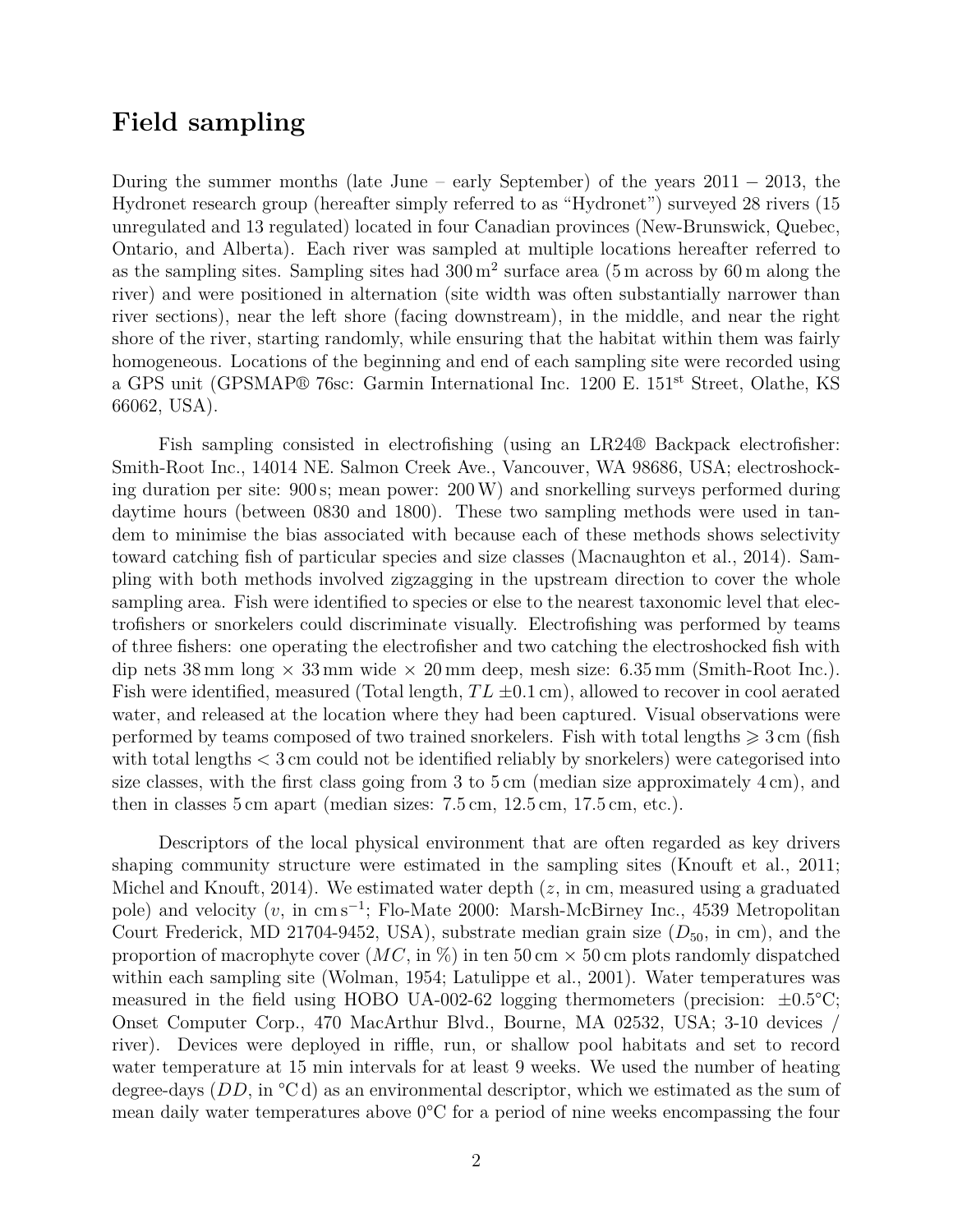weeks preceding the hottest week of the summer, and the four weeks following it (between late-May to late-September). During the low summer flows and on days without rain, we took between one and nine water samples in the main stream of the rivers. These samples were collected in 250 mL acid-washed, high-density polyethylene bottles (Nalgene®, Nalge Nunc International Corporation), kept at 4 °C, and shipped to the University of Alberta's Biogeochemical Laboratory for analysis. Total phosphorus  $(T P, \text{ in } \mu g L^{-1})$  was determined using persulfate oxidation (Ng, 2010). For each river, individual *T P* values that differed by 15 standard deviations or less from the river mean were retained; we took the average of the latter as the total phosphorus for the whole river.

#### **Data processing**

In the present study, we used fish density  $(\text{fish } (100 \,\text{m}^2)^{-1})$  by species and size class as the response variable of the phylogenetic habitat model. To obtain a *species* × *location* response matrix that was not overly sparse (i.e. did not contain too many zeros) as well as to facilitate computations, modelling was performed on the basis of whole rivers. For each river, values of  $z$ ,  $v$ ,  $D_{50}$ , and  $MC$  were averaged. Mean densities for whole rivers were estimated separately for each combination of species and size class using Generalised Linear Models (GLM: Hastie and Pregibon, 1991; Poisson distributed) fitted with the values of depth, velocity and substrate grain size for each sampling site as descriptors. We took the fitted values of each GLM (one per river for each combination of species and size-class), estimated for the average environmental conditions observed in the river, as the mean fish density. Species and size class combinations that were not observed in a given river were assumed to be absent from that river and assigned a density value of  $0$  fish  $(100 \text{ m}^2)^{-1}$ .

For any given species, we discarded all size classes for which no fish was observed, and merged the size classes for which fish were present in two rivers or less. Size class merging was performed by coalescing size classes with insufficient numbers of observations with an adjacent size class. When two adjacent size classes were present on either side of the class with low number of observations, the one with the smallest number of observations was chosen. The mean size of the newly formed size class was taken as the mean of their median sizes weighted by their respective numbers of observations. Size class merging stopped when all those remaining had been observed in two rivers or more. The species represented by a single size class that were present in only one river were discarded.

We used the phylogeny published by Hubert et al. (2008), which was estimated using K2P distances (Kimura, 1980) calculated from a standard 652 base pairs «bar code» region of the Cytochrome Oxydase subunit I (COI) mitochondrial gene. That tree was used to calculate Phylogenetic eigenvector maps (PEM; Guénard et al., 2013). PEM required a tree tip for every combination of species and size class. Therefore, every single tree tip representing species with more than one size class was merged into a star tree having branch lengths of 0 and as many tips as the species had size classes. Since the merged star tree had branch lengths of 0, the number of phylogenetic eigenvectors with non-zero eigenvalues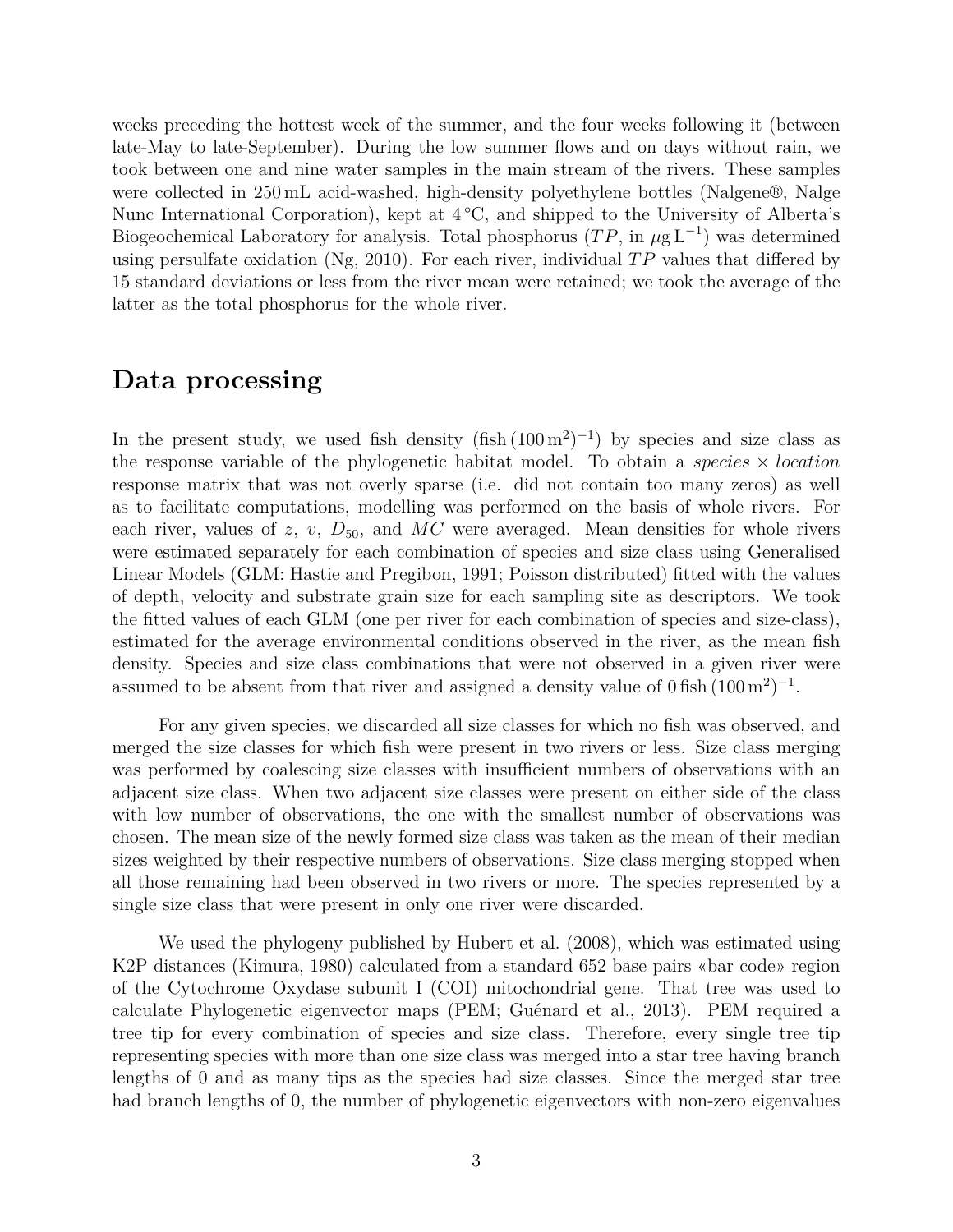obtained from the approach remain one minus the number of species, with each eigenvector defined for all the species and size classes; they are, however, invariant across observations involving the same species.

We used spatial eigenvector maps (SEM; Borcard and Legendre, 2002; Dray et al., 2006; Diniz-Filho et al., 2013; Legendre and Legendre 2012, Chapter 14) to model patterns of spatial variation among the rivers and account for spatial auto-correlation (Legendre, 1993; Dormann et al., 2007). These eigenfunctions were calculated from the geodesic distances among rivers.

In the present study, the design matrix **X** contained the species descriptors, which included the median standard length of the fish in each size class as a species trait in addition to the PEM descriptors that represented the among-species phylogenetic patterns of trait variation. It is noteworthy that, in the model, variation among species and size classes was explained in part by the median fish size and the PEM, because fish of different species had different median sizes, on average, but within-species variation was only associated to variation in the median fish size, because PEM were constant across size classes for a given species. The design matrix **Z** of site descriptors included environmental variables and the spatial eigenfunctions. Since two types of row descriptors were used with two types of column descriptors, there were eight types of bilinear model terms. Among them, four were modelling main effects acting alone in the model: 1) the traits, 2) the phylogeny (PEM), 3) the environment, 4) space (spatial eigenvectors). There were also four secondorder interaction terms: 1) trait-environment, 2) trait-space, 3) phylogeny-environment, 4) phylogeny-space. Therefore the first two columns of matrix **R** represent the different types of row descriptors, namely *trait* (fish total length; column 1) and *phylogeny* (PEM; column 2), the next two columns represent the column descriptors, namely *environment* (*z*,  $v, D_{50}, MC, DD, and TP$ ; column 3) and *space* (SEM; column 4), and the last four columns of **R** represent their interactions (column 5: *trait* ∧ *environment*, column 6: *trait* ∧ *space*, column 7: *phylogeny* ∧ *environment*, and column 8: *phylogeny* ∧ *space*). We fitted the model using a Poisson-distributed Generalized Linear Model (GLM).

#### **Details on model estimation**

To ensure that the resulting model was general, rendered dependable predictions, and avoided over-fitting, we regularised the bilinear regression model using elastic net regularisation (Zou and Hastie, 2005), which is a combination of the Least Absolute Shrinkage and Selection Operator (LASSO; Tibshirani, 1996; the *L*<sup>1</sup> regularisation norm) and Tikhonov regularisation (Tikhonov and Arsenin, 1977, the latter being also known as ridge regression; the *L*<sup>2</sup> regularisation norm). That method involves estimating matrix **B** as the solution minimising an objective function *f* involving size of the (standardised) regression coefficients as follows:

$$
f_{\alpha,\lambda,\xi}(y;x,z|\beta) = \sum_{i=1}^{n} \sum_{j=1}^{m} \varepsilon_{i,j}^{2} + \lambda \sum_{k=1}^{p} \sum_{l=1}^{q} \xi_{k,l} \left( \alpha |\beta_{k,l}| + \frac{(1-\alpha)}{2} |\beta_{k,l}|^{2} \right)
$$
(1)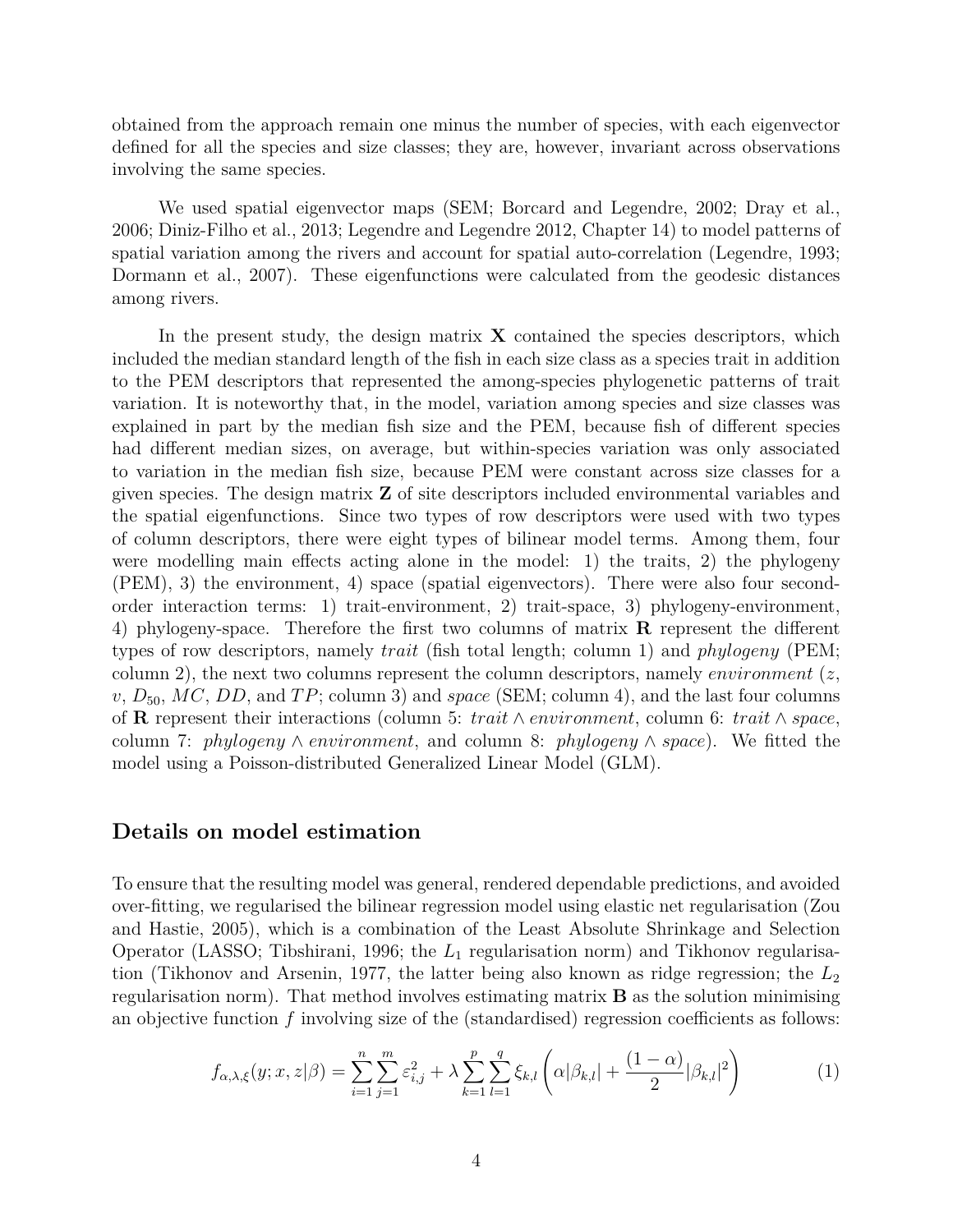where  $\alpha$  is a parameter varying between 0 and 1, which controls the relative importance of the regularisation norms,  $\lambda$  is the average penalty of all the descriptors  $(0 \leq \lambda < \infty)$ , and  $\xi_{k,l}$  are penalty factors specific to particular terms of the model,  $\beta_{k,l}$  are the standardised regression coefficients, and  $\varepsilon_{i,j}$  are the residuals of the regression model. Therefore, any variable with *λξk,l >* 0 (the minimum value) experiences an effective shrinkage of its contribution to the model. In that framework, parameter  $\lambda$  controls the average amount of shrinkage for all the regression coefficients whereas parameters  $\xi_{k,l}$  allows one to attribute greater shrinkage to certain groups of regression coefficients with respect to others. That feature can be exploited for the purpose of maximising the predictive power. We estimated  $\alpha$ ,  $\lambda$ , and  $\xi_{k,l}$ using embedded models estimated by cross-validation as those maximising the predictive power of the models. Parameters  $\alpha$  and  $\lambda$  were estimated as constants  $c_{\alpha} = \text{logit } \alpha$  and  $c_{\lambda} = \log \lambda$ , respectively, to ease optimisation (since the domain of  $c_{\alpha}$  and  $c_{\lambda}$  need not be bounded), whereas parameters  $\xi_{k,l}$  were estimated through a logistic model with a factorial design that was defined as follows:

$$
\mathbf{R}[c_{\xi}] = [\text{logit }\xi_{k,l}],\tag{2}
$$

where **R** is a binary design matrix with  $(p \cdot q-1)$  rows, each of them representing the columns of  $\mathbf{Z} \otimes \mathbf{X}$ , with the exception of the model intercept (the first column), which is assigned a constant penalty factor of 0.5, and  $(r + 1)(s + 1) - 1$  columns, where r is the number of types of row descriptors and *s* is the number of types of column descriptors, while  $[c_f]$  is a column vector of the regularisation model coefficients. It is noteworthy that following Eq.2, penalty values are equal for all the variables involved in the same model term. We chose a logistic rather than a linear model to represent the penalty factors because constraining the penalty factors between 0 and 1 avoids interference with the estimation of  $c_{\lambda}$  during the optimisation process. The columns of matrix **R** represent the different types of row descriptors, column descriptors, as well as their interactions. Elements in each column of **R** take the value 1 whenever the descriptor is involved in the type of descriptor it represents, or their interactions, and 0 otherwise.

For phylogenetic habitat modelling, there will be at least one type of each of the row and column descriptors (i.e.  $r = 1$  and  $s = 1$ ), namely a set of variables representing the phylogeny, and a set of variables representing the environment. In the simplest scenarios, matrix **R** will therefore have three columns: one that represents the marginal effect of the phylogeny, one that represents the marginal effect of the environment, and a third representing the interaction between phylogeny and the environment. In such a scenario, rows of **R** corresponding to the columns of **Z**⊗**X** representing the marginal effect of the the phylogeny will take the value 1 in the first column of **R** and 0 elsewhere. On the other hand, rows of **R** corresponding to the columns of  $\mathbf{Z} \otimes \mathbf{X}$  representing the phylogeny-environment interaction will also take the value 1 in the first column of **R**, but also in the second, which represents the environment, and in the third column, which represents the phylogeny-environment interaction, thereby allowing the penalties applied to the marginal effects of phylogeny and environment to be non-additive with that applied to their interactions. In practice, it may be useful to use traits alongside the variables describing the phylogeny as row descriptors and variables describing spatial variation alongside environmental variables as column descriptors.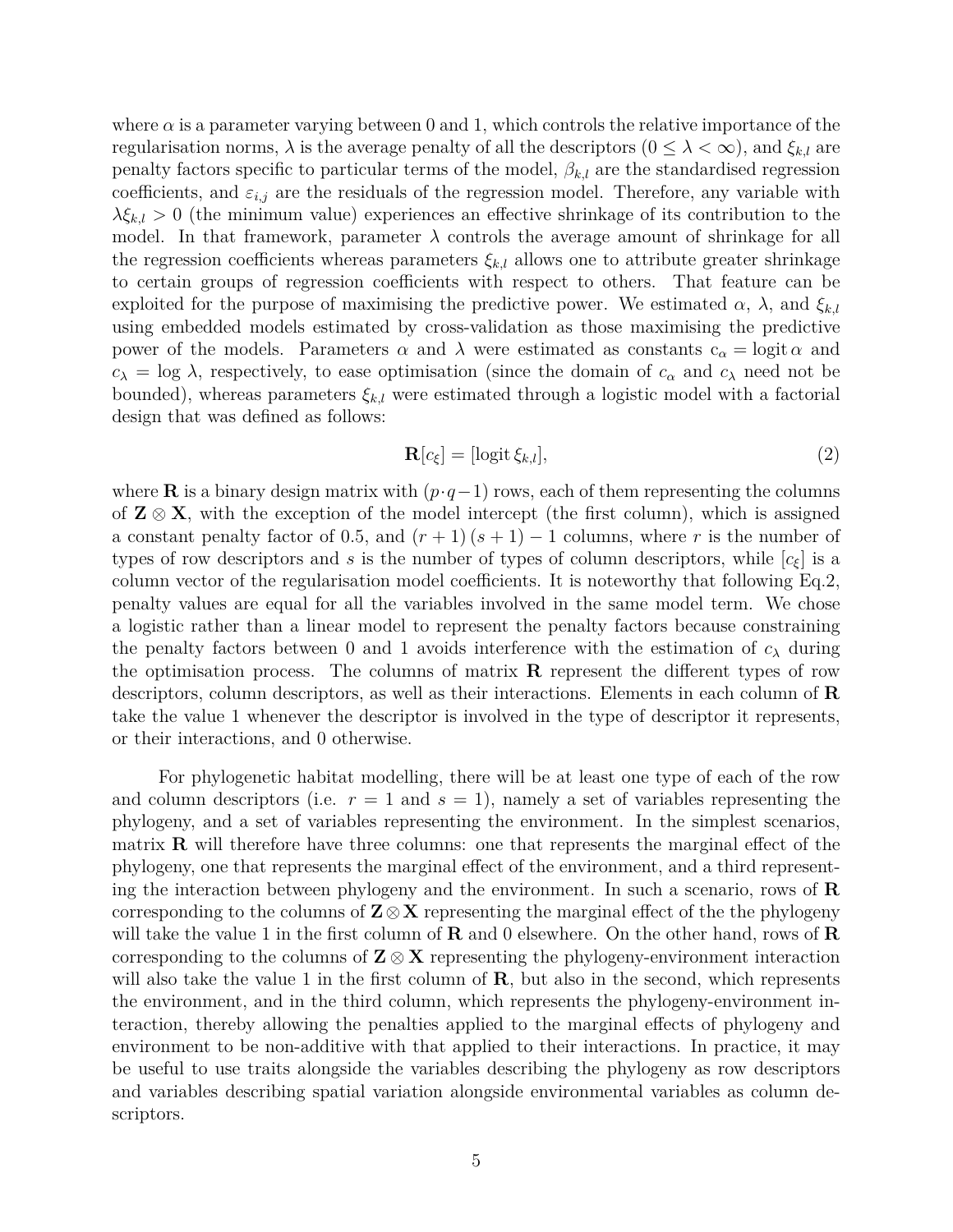#### **Assessing the effect of flow regulation**

We assessed the effect of flow regulation on fish density by subtracting the predicted fish density values by species and size classes, obtained using the unregulated river model, from the fish densities observed at the sampling sites. The density differences thus obtained were negative when the model predicted higher densities than that observed in the field; positive values were obtained for observed densities that were higher than those predicted. Prior to further analysis, we  $log(x + 1)$ -transformed these density differences on the basis of their absolute values while conserving their signs as follows:

$$
x_{transformed} = \text{sign}(x_{original}) \, \log(|x_{original}| + 1),\tag{3}
$$

where  $x_{original}$  and  $x_{transformed}$  are the original and transformed differences in fish density, respectively, and function  $sign(x)$  returns  $-1$  when  $x < 0$ , 0 when  $x = 0$ , and 1 when  $x > 0$ . The necessity for that transformation was consequential to the fact that a Poisson distribution was assumed for modelling. It was used to mitigate over-dispersion and avoid conclusions driven only by a few extreme values.

#### **Data collected**

A total of 989 sites were sampled in the 28 rivers but because of malfunctioning equipment during field sampling, information about water velocity was not available for 48 sites located on four rivers (St-Jean: 17 sites, Elbow: 12, Kananaskis: 10, and Petit-Saguenay: 9); these sites were thus discarded, leaving us with 941 usable sites for modelling. Mean river environmental conditions and species densities were calculated using numbers of sites ranging from 16 (in Petit-Saguenay) to 50 (in Au saumon and Bécancour). Water depth was left-skewed and was log-transformed before further treatment as were water velocity and substrate grain size; both were  $\log(x+1)$ -transformed because values of 0 were present. Water depth (*z*) ranged 25*.*8–55*.*1 cm (mean= 36*.*82 cm), *v* ranged 0*.*07–0*.*59 m s<sup>−</sup><sup>1</sup> (mean= 0*.*296 m s<sup>−</sup><sup>1</sup> ), *D*<sup>50</sup> ranged from 0*.*29 to 38*.*68 cm (7*.*057 cm), *MC* ranged from 0 to 21%, *DD* ranged from 367 to 1540 °C d, and *TP* ranged from 1.00 to 3.42  $\mu$ g L<sup>-1</sup> among the rivers. A total of 244 combinations of species and size classes, involving 61 species, were observed in at least one of the 28 rivers. After merging the sparsely observed size classes, 143 combinations of species and size classes, involving 48 species, were retained (see Fig. 1 in the main text). On average, each species was represented by 2*.*6 size classes, with numbers ranging from one (six species) to nine (one species: the white sucker, *Catostomus commersoni*). The characteristic (median) sizes of these classes ranged from 4.0 to  $42.5 \text{ cm}$  (mean:  $9.50 \text{ cm}$ ). The sample size  $(n p)$  for the present application scenario was 2145 observations (143 combinations of species and size class sampled in the 15 unregulated rivers).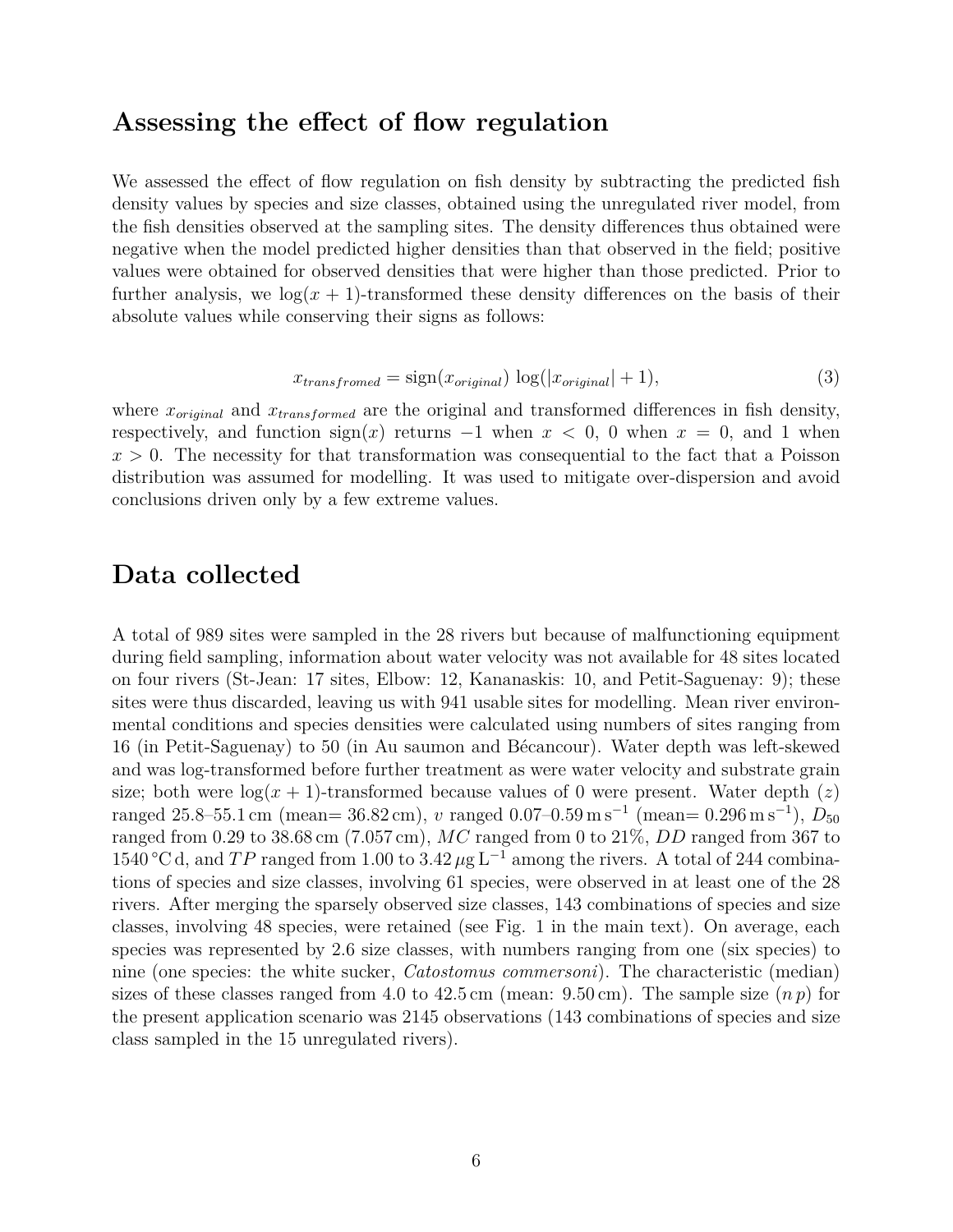## **Details on the interactions between phylogeny and the environment**

We found a total of 22 interactions terms between phylogenetic eigenfunctions and five of the six environmental descriptors  $(v, D_{50}, DD, TP, and MC)$ . Mean current velocity interacted with one phylogenetic eigenfunction (PE36) and described the Common shiner (*Luxilus cornutus*), the Bluntnose (*Pimephales notatus*), and the Fathead (*P. promelas*) minnows as being more abundant in rivers with faster current than are the eastern shiners (i.e. species of genus *Notropis*). Substrate grain size interacted with five phylogenetic eigenfunctions (PE12, PE17, PE27, PE30, and PE36); their overall effect indicated that, in the family Cyprinidae, riffle daces (i.e. the Longnose dace, *Rhinichthys cataractae*, and the Blacknose dace, *R. atralutus*) tended to be more abundant in rivers with coarser substrate than the average, while the Fallfish (*Semotilus corporalis*), the Bluntnose and fathead (genus *Pimephales*) minnows, the eastern shiners, and the Golden shiner (*Notemigonus crysoleucas*) tended to be abundant in rivers with finer substrate. Temperature interacted with three phylogenetic eigenfunctions (PE17, PE19, and PE35), their overall contributions indicating that the White sucker (*Catostomus commersoni*), the redhorses (i.e. the Silver redhorse, *Moxostoma anisurum*, and the Shorthead redhorse, *M. macrolepidotum*), the Lake chub (*Couesius plumbeus*), and the Creek chub (*Semotilus atromaculatus*) were observed in greater densities in cold environments whereas the Longnose dace, the Fallfish, the White sucker, the Brown bullhead (*Ameiurus nebulosus*), and the Stonecat (*Noturus flavus*) were denser in warmer environments. Total phosphorus interacted with a total of 11 phylogenetic eigenfunctions and their combined effects were associated to a wide range of differential species responses to *T P*, which we enumerate as follows:

- 1. The complex formed of the Johnny darter and the Tessellated darter (*Etheostoma olmstedi nigrum* - *E. olmstedi*; these species could not be discriminated by phylogenetic analysis) is found in higher densities in high *T P* environments, while the Fantail darter (*E. flabellare*) is denser in lower *T P* environments. Two phylogenetic eigenfunctions were involved in that interaction: PE33 and PE42.
- 2. Among the Percidae, the Walleye (*Sander vitreus*) appears to be favoured in high *T P* conditions whereas the Yellow perch (*Perca flavescens*) and two roughbelly darters (Genus *Percina*: the Common logperch, *P. crapodes*, and the Channel darter, *P. copelandi*) were denser in lower *T P* environments. PE23 and PE45 were involved in that interaction.
- 3. Among the eastern shiners, the Sand shiner (*Notropis stramineus*) is more prevalent in high *T P* in comparison with the Mimic shiner (*N. volucellus*). PE44 was involved here.
- 4. In genus *Semotilus*, higher *T P* is concomitant with higher densities of the Fallfish compared to the Creek chub and the Lake chub. PE17 and PE22 were behind that interaction.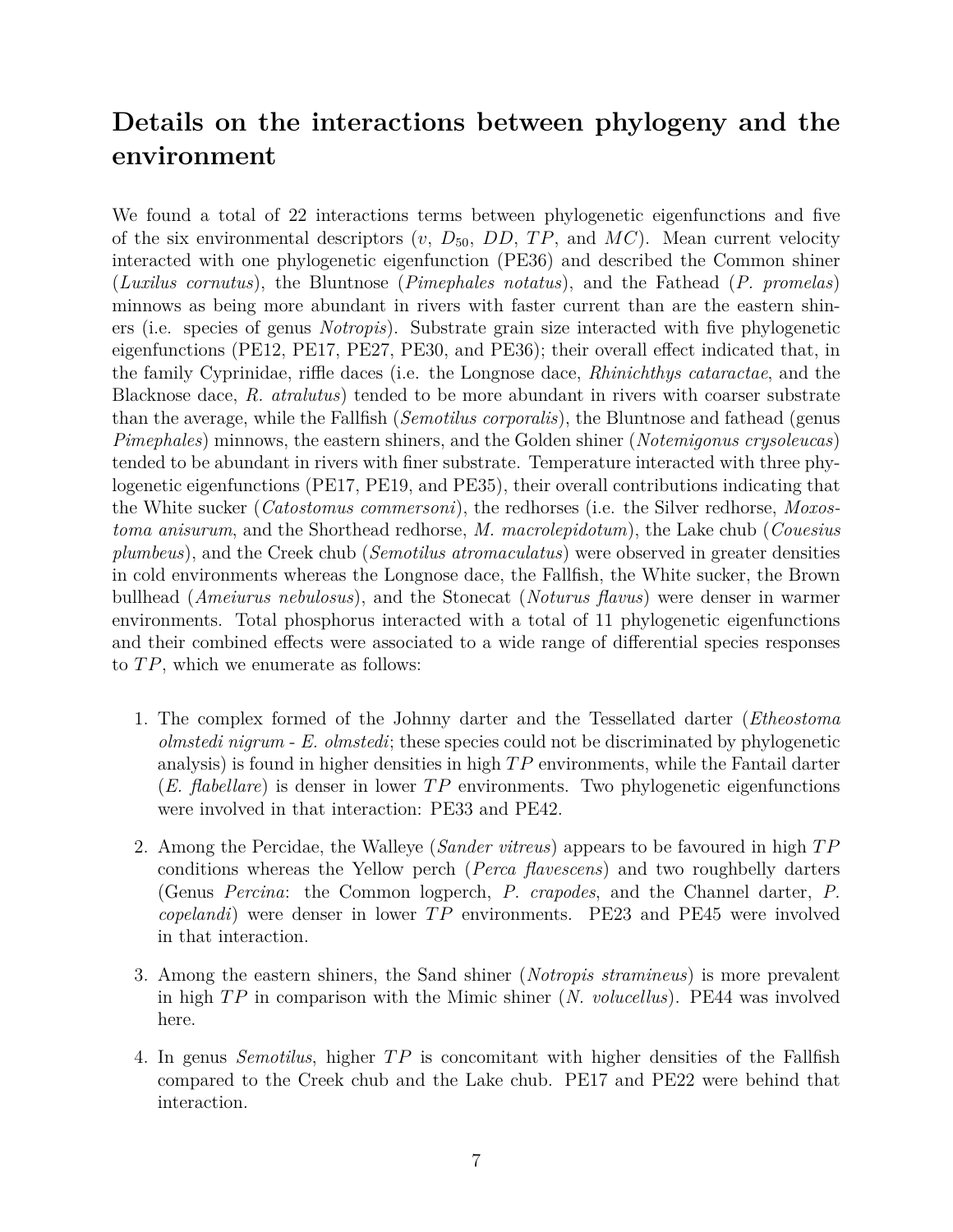- 5. The riffle daces and the Cutlips minnow (*Exoglossum maxillingua*; the effect was described by PE29) as well as the Fathead minnow (the effect was, this time, associated with PE30 and PE40) seem to find high  $TP$  environments more favourable than the other Cyprinids.
- 6. Among the Catostomidae, the White sucker are found to be denser in high *T P* environments while the Longnose (*Catostomus catostomus*) and Mountain (*C. platyrhynchus*) suckers as well as the redhorses appear to be denser in rivers with lower *T P*. Here, PE19 and PE45 were involved.

Macrophyte cover interacted with three phylogenetic eigenfunctions; their combined effects described the riffle daces, the Cutlips minnow, the Golden shiner, and the Fathead minnow as being found in higher densities in rivers with low *MC*, compared to the eastern shiners, the Common shiner (*Luxilus cornutus*), the Fallfish and the Bluntnose minnow, which had higher densities in rivers with higher *MC*. These examples illustrate the capacity of the method described in this paper to represent, in a single model, many details about the habitat requirements of many species, using knowledge of their common evolutionary history, and how these factors drive community structure.

## **Analysis data and script**

The raw data and analysis script used for the exemplary scenario are available online at http://dx.doi.org/10.5061/dryad.60n52.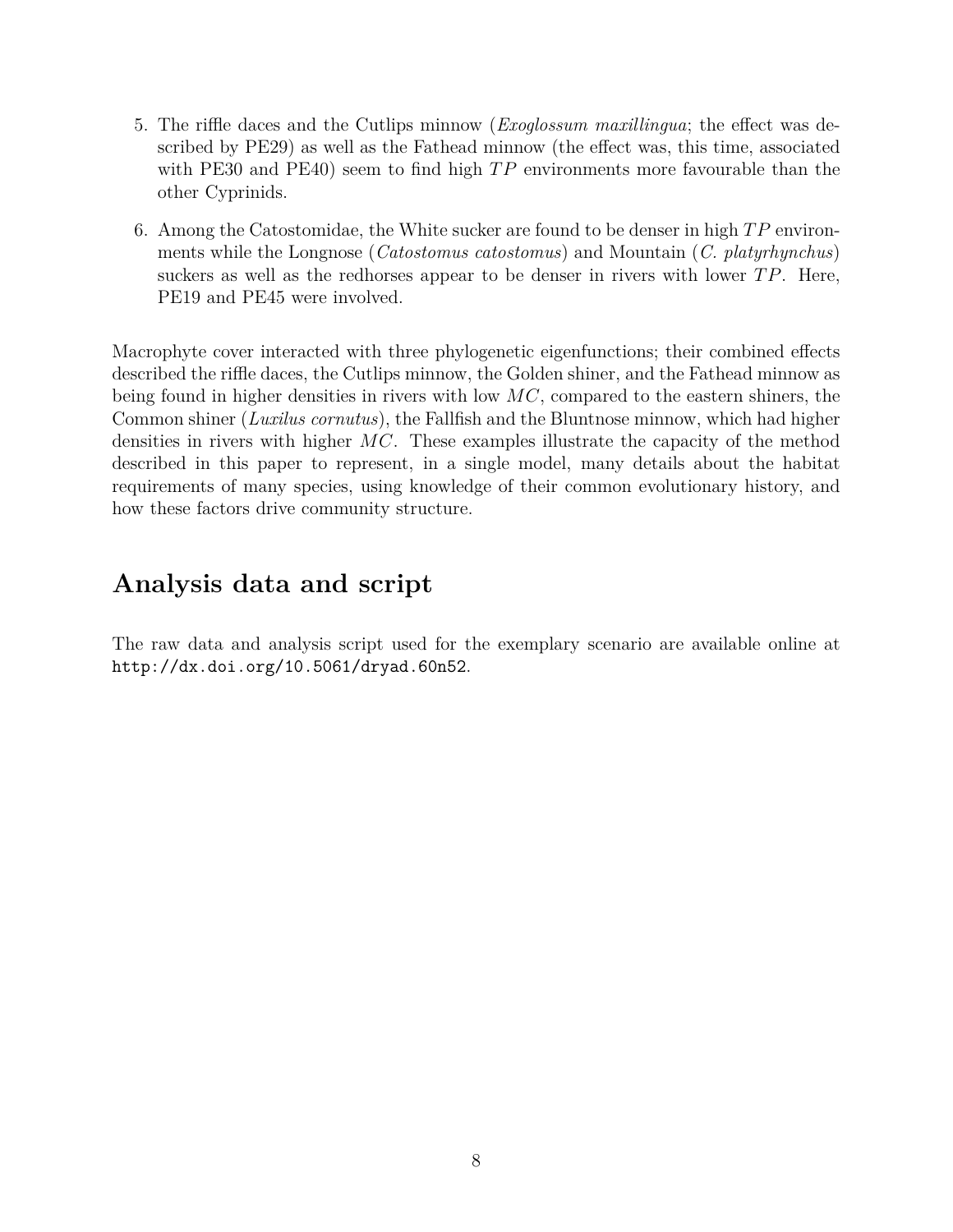## **Tables**

|                        | Int.                 | $\overline{TL}$     | $\cal{PE}_1$         | $PE_{12}$           | $\overline{PE_{17}}$            | $PE_{19}$ |                      | $\overline{PE_{22}}$ | $\overline{PE}_{23}$ | $PE_{27}$ |
|------------------------|----------------------|---------------------|----------------------|---------------------|---------------------------------|-----------|----------------------|----------------------|----------------------|-----------|
| Int.                   | $-3.58$              |                     | $-8.79$              |                     |                                 |           |                      |                      |                      |           |
| $\log z$               |                      | $-0.0193$           |                      |                     |                                 |           |                      |                      |                      |           |
| $\log(v+1)$            |                      | $-0.0837$           |                      |                     |                                 |           |                      |                      |                      |           |
| $log(D_{50} + 1)$      |                      | $-0.0158$           |                      | $-1.11$             | 0.107                           |           |                      |                      |                      | $0.72\,$  |
| DD                     | 0.00131              | $-4.4e-05$          |                      |                     | 0.000964                        | 0.000785  |                      |                      |                      |           |
| $\log TP$              | 1.79                 |                     |                      |                     | 0.725                           | 0.95      |                      | 0.441                | 0.987                |           |
| MC                     |                      | $-0.0242$           |                      | $0.395\,$           |                                 |           |                      |                      |                      |           |
| $SE_1$                 | $0.313\,$            | $\text{-}0.0316$    |                      |                     |                                 |           |                      |                      |                      |           |
| SE <sub>2</sub>        |                      | $0.103\,$           |                      |                     |                                 |           |                      |                      |                      |           |
| $SE_3$                 |                      | $-0.0777$           |                      |                     |                                 |           |                      |                      |                      |           |
| $SE_4$                 |                      | 0.0238              |                      |                     |                                 |           |                      |                      |                      |           |
| SE <sub>7</sub>        |                      | $-0.00938$          |                      |                     |                                 |           |                      |                      |                      |           |
| $SE_8$                 |                      | $0.102\,$           |                      |                     |                                 |           |                      |                      |                      |           |
| $SE_{11}$              |                      | $-0.00975$          |                      |                     |                                 |           |                      |                      |                      |           |
| $SE_{12}$              |                      | $0.0272\,$          |                      |                     |                                 |           |                      |                      |                      |           |
| $SE_{13}$              |                      | $0.0679\,$          |                      |                     |                                 |           |                      |                      |                      |           |
| $SE_{14}$              |                      | $-0.0182$           |                      |                     |                                 |           |                      |                      |                      |           |
|                        |                      |                     |                      |                     |                                 |           |                      |                      |                      |           |
|                        | $\overline{P}E_{29}$ | $\mathcal{P}E_{30}$ |                      | $\mathcal{P}E_{35}$ | $PE_{36}$                       | $PE_{40}$ |                      | $PE_{44}$            |                      |           |
| Int.                   |                      |                     | $\overline{PE}_{33}$ |                     |                                 |           | $\overline{PE}_{42}$ |                      | $\overline{P}E_{45}$ |           |
| $\log z$               |                      |                     |                      |                     |                                 |           |                      |                      |                      |           |
| $\log(v+1)$            |                      |                     |                      |                     | $4.8\,$                         |           |                      |                      |                      |           |
| $log(D_{50} + 1)$      |                      | 0.127               |                      |                     | $0.318\,$                       |           |                      |                      |                      |           |
| DD                     |                      |                     |                      | $-0.000554$         |                                 |           |                      |                      |                      |           |
| $\log{TP}$             | $-0.224$             | 0.0298              | $-2.5$               |                     | $\overline{\phantom{m}}$        | $-0.295$  | $0.256\,$            | $0.624\,$            | $-0.165$             |           |
| MC                     |                      |                     |                      |                     | $\overbrace{\qquad \qquad }^{}$ | $-0.105$  |                      |                      |                      |           |
| $SE_1$                 |                      |                     |                      | $1.91\,$            |                                 |           |                      |                      |                      |           |
| SE <sub>2</sub>        |                      |                     |                      |                     |                                 |           |                      |                      |                      |           |
| $SE_3$                 |                      |                     |                      |                     |                                 |           |                      |                      |                      |           |
| $SE_4$                 |                      |                     |                      |                     |                                 |           |                      |                      |                      |           |
| $SE_7$                 |                      |                     |                      |                     |                                 |           |                      |                      |                      |           |
| $SE_8$                 |                      |                     |                      |                     |                                 |           |                      |                      |                      |           |
| $SE_{11}$              |                      |                     |                      |                     |                                 |           |                      |                      |                      |           |
| $SE_{12}$              |                      |                     |                      |                     |                                 |           |                      |                      |                      |           |
| $SE_{13}$<br>$SE_{14}$ |                      |                     |                      |                     |                                 |           |                      |                      |                      |           |

Table 1: Bilinear model coefficients estimated by the elastic net procedure.

*Int.*: intercept, *TL*: total length (cm),  $PE_x$ :  $x^{\text{th}}$  phylogenetic eigenvector, *z*: depth (cm), *v*: velocity (cm s<sup>-1</sup>), *D*<sub>50</sub>: median grain size (cm), *DD*: cumulative number of degree-day ( $^{\circ}$ C d), *TP*: total phosphorus ( $\mu$ g L<sup>-1</sup>), *MC*: percent macrophyte cover (%), *SE<sub>x</sub>*: *x*<sup>th</sup> spatial eigenvector, —: placeholder for coefficients estimated to numerically 0; all logarithms are base *e*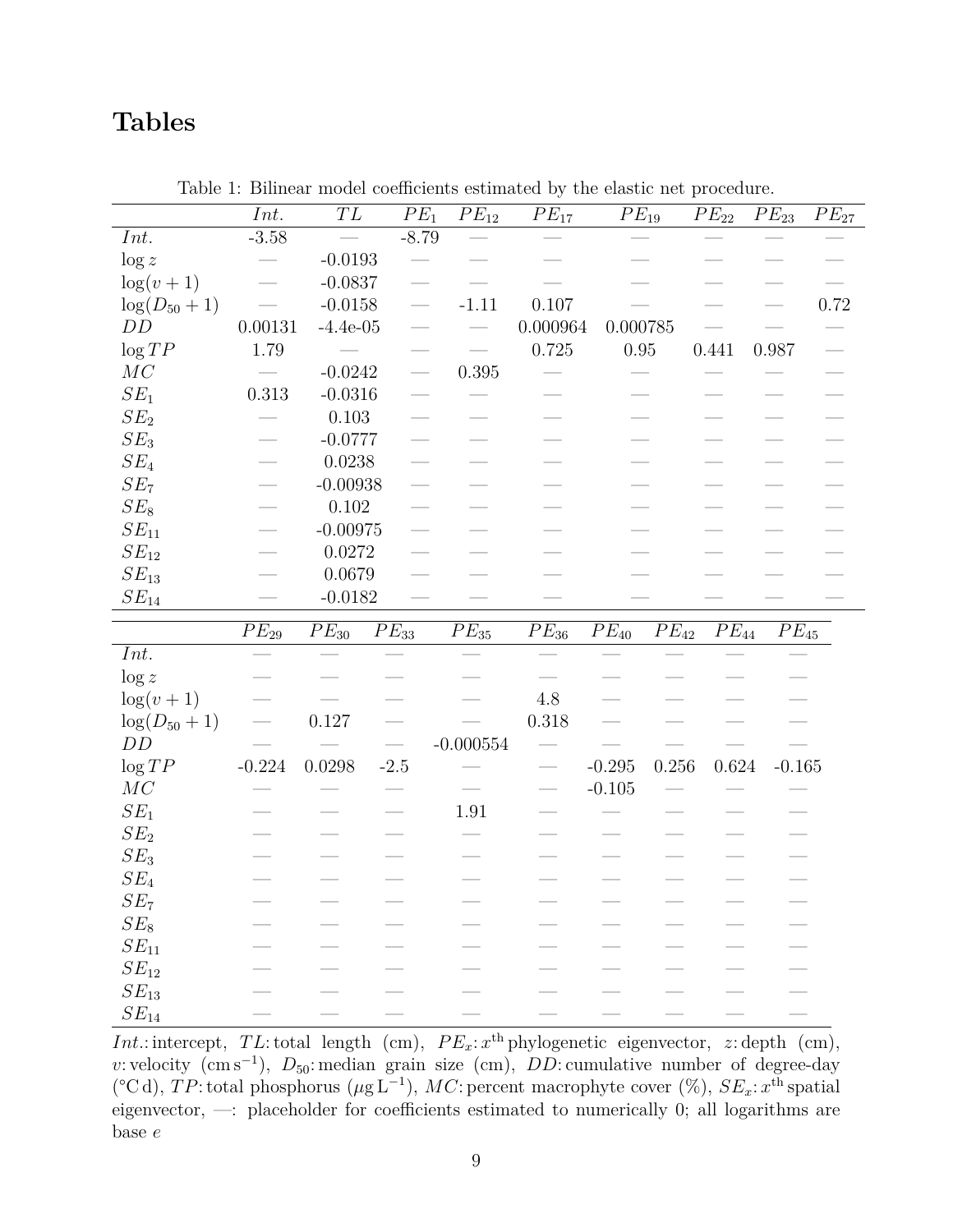### **References**

- Borcard, D. and Legendre, P. (2002). All-scale spatial analysis of ecological data by means of principal coordinates of neighbour matrices. *Ecol. Model.*, 153:51–68.
- Diniz-Filho, J. A. F., Diniz, J. V. B. P. L., Rangel, T. F., Soares, T. F., de Campos Telles, M. P., Garcia Collevatti, R., and Bini, L. M. (2013). A new eigenfunction spatial analysis describing population genetic structure. *Genetica*, 141:479–489.
- Dormann, C. F., McPherson, J. M., Araújo, M, B., Bivand, R., Bolliger, J., Carl, G., Davies, R. G., Hirzel, A., Jetz, W., Kissling, W. D., Kühn, I., Ohlemüller, R., Peres-Neto, P. R., Reineking, B., Schröder, B., Schurr, F. M., and Wilson, R. (2007). Methods to account for spatial autocorrelation in the analysis of species distributional data: a review. *Ecography*, 30:609–628.
- Dray, S., Legendre, P., and Peres-Neto, P. (2006). Spatial modelling: a comprehensive framework for principal coordinate analysis of neighbor matrices (pcnm). *Ecol. Modelling*, 196:483–493.
- Guénard, G., Legendre, P., and Peres-Neto, P. (2013). Phylogenetic eigenvector maps (PEM): a framework to model and predict species traits. *Meth. Ecol. Evol.*, 4:1120–1131.
- Hastie, T. J. and Pregibon, D. (1991). *Generalized linear models*, volume Statistical models in S, chapter 6, pages 195–247. Wadsworth, Pacific Grove, CA.
- Hubert, N., Hanner, R., Holm, E., Mandrak, N. E., Taylor, E., Burridge, M., Watkinson, D., Dumont, P., Curry, A., Bentzen, P., Zhang, J., April, J., and Bernatchez, L. (2008). Identifying canadian freshwater fishes through DNA barcodes. *PLOS ONE*, 3:e2490.
- Kimura, M. (1980). A simple method for estimating evolutionary rate of base substitutions through comparative studies of nucleotide sequences. *J. Mol. Evol.*, 16:111–120.
- Knouft, J. H., Caruso, N. M., Dupre, P. J., Anderson, K. R., Trumbo, D. R., and Puccinelli, J. (2011). Using fine-scale gis data to assess the relationship between intra-annual environmental niche variability and population density in a local stream fish assemblage. *Meth. Ecol. Evol.*, 2:303–311.
- Latulippe, C., Lapointe, M. F., and Talbot, T. (2001). Visual characterization technique for gravel-cobble river bed surface sediments; validation and environmental applications contribution to the programme of CIRSA (Centre Interuniversitaire de Recherche sur le Saumon Atlantique). *Earth Surf. Process. Landforms*, 26:307–318.
- Legendre, P. (1993). Spatial autocorrelation: trouble or new paradigm? *Ecology*, 74:1659– 1673.
- Legendre, P. and Legendre, L. (2012). *Numerical Ecology, 3rd English edition*. Elsevier Science B.V., Amsterdam, The Netherlands.